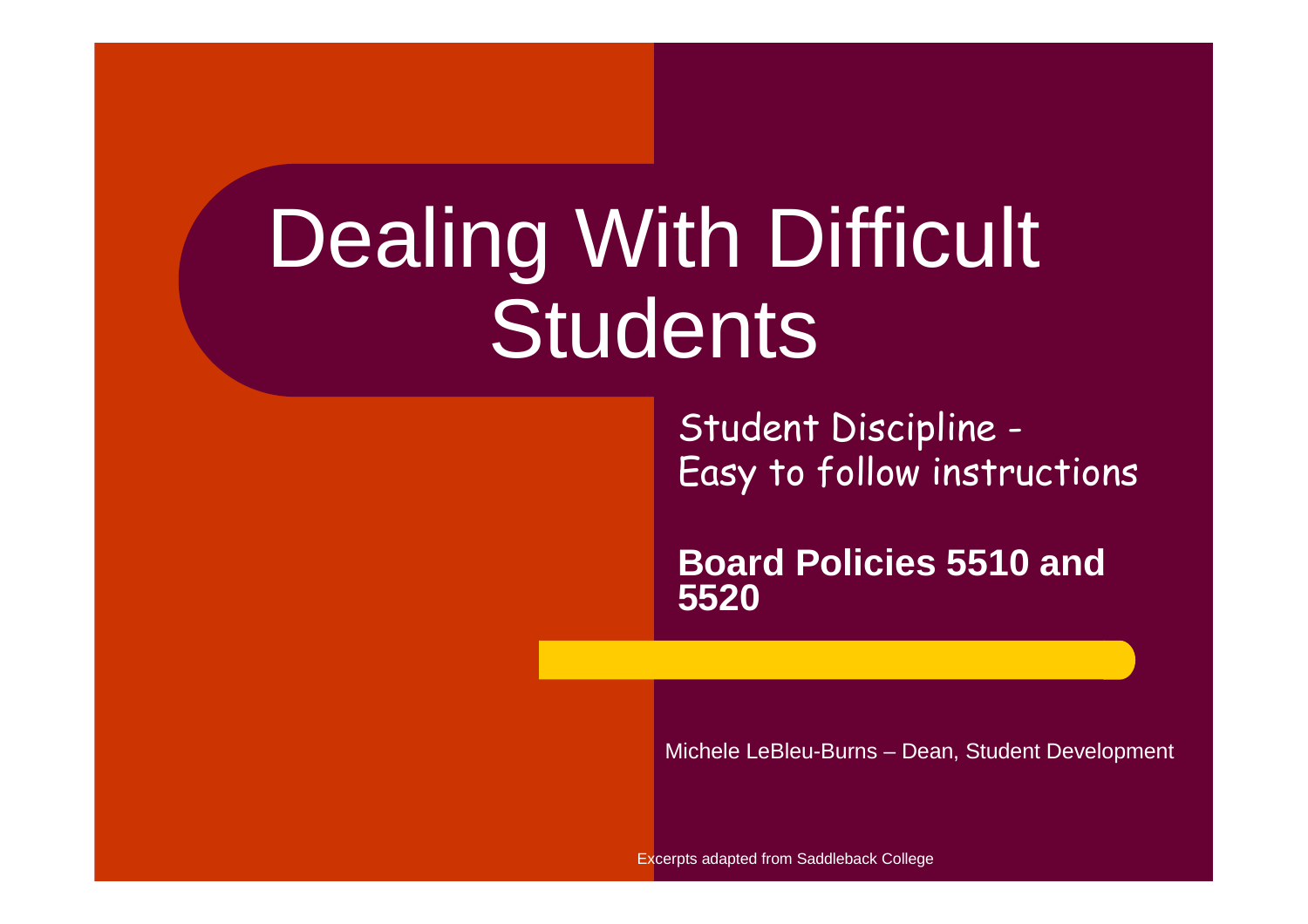### Administrative Procedure 5510

#### **(Calif. Ed. Code, Section 66300)• STUDENT CODE OF CONDUCT**

#### **PROHIBITS**

- Disrijnti – Disruptive behavior
- Defiance of authority
- Any threat of force or violence
- Controlled substances, weapons, violence
- Academic dishonesty including falsification/ plagiarism/ cheating
- Theft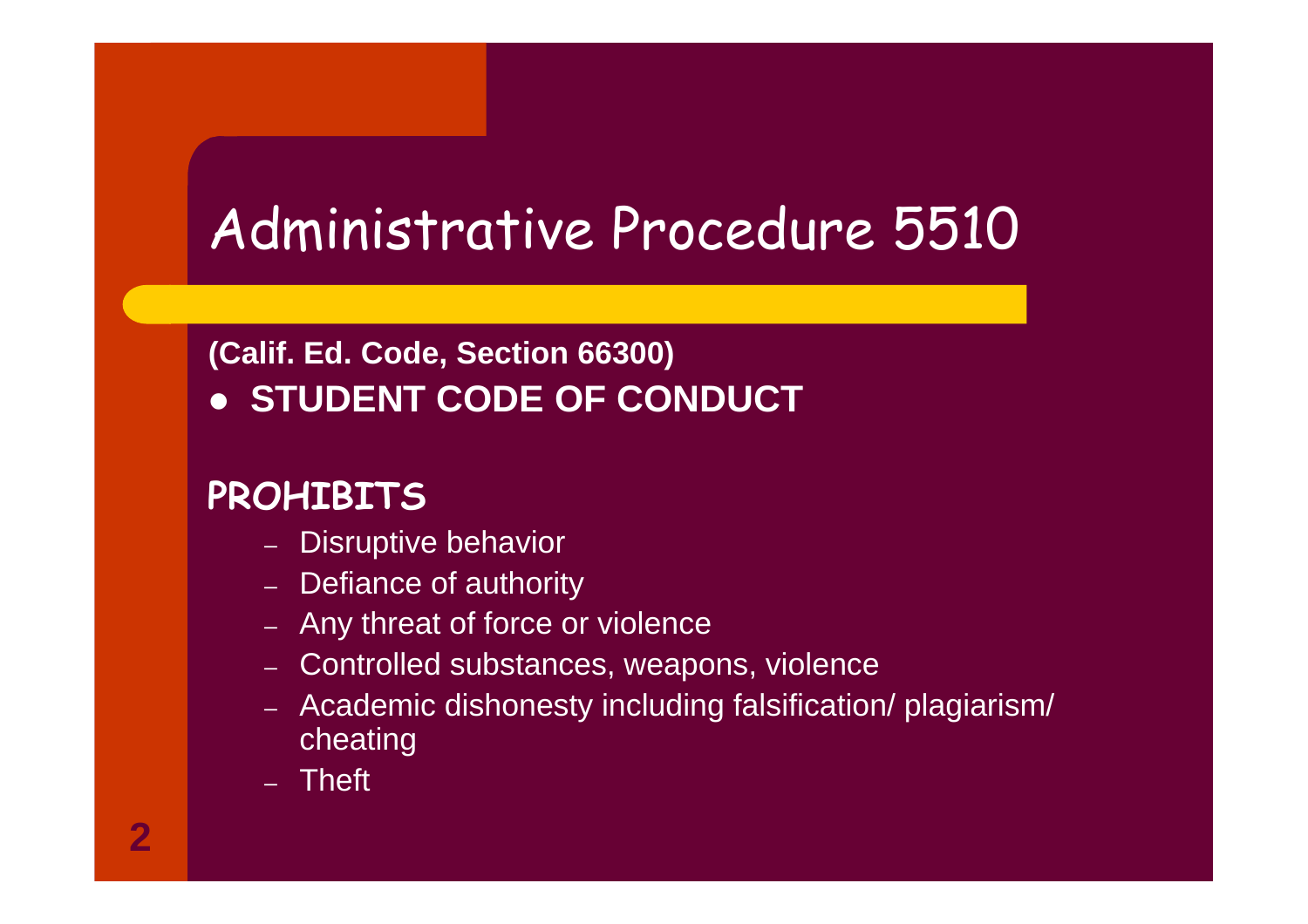### What Can I Do?

#### $\bullet$ **AR 5520 – DISCIPLINARY PROCEDURES**

- 1. Use your syllabus to inform student of behavioral expectations/ consequences by reference to:
	- a)Online Student Handbook:

http://www.deanza.edu/studenthandbook/academic-integrity.html

- a)Copy Administrative Policies 5510 and 5520
- 2.Make referrals
- 3. "If the conduct occurred in the classroom, **the instructor may remove the student**from his or her class for that day and the next class meeting if the student interfered with<br>the instructional process." (AP 5520)

#### **We are here to help!.**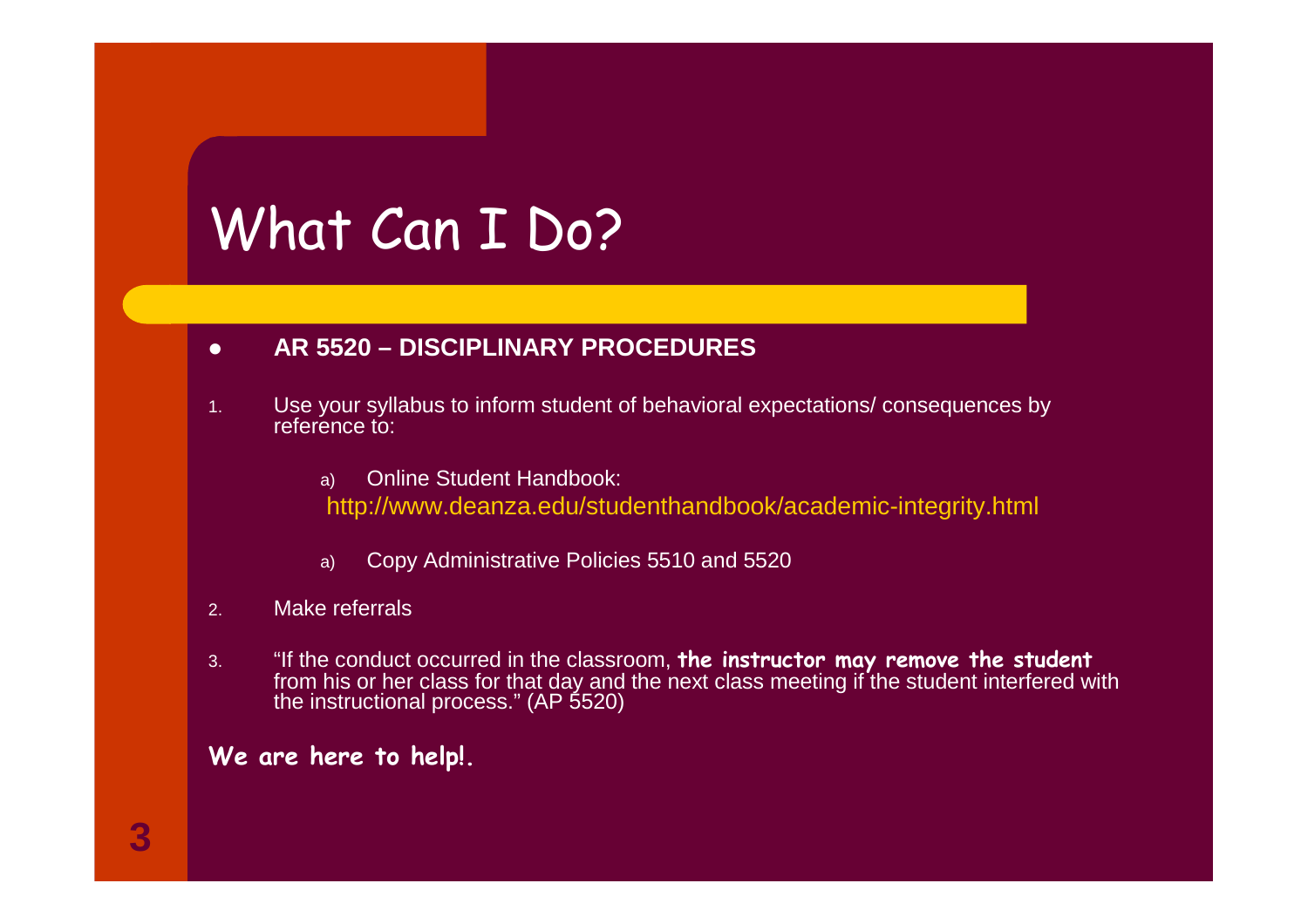### WE ARE HERE FOR YOU!

- $\bullet$  **EXTREME OR POTENTIALLY DANGEROUS BEHAVIOR-**Immediately contact campus police at extension 5555 or to use cell phone dial (408)924-8000 (add to speed dial)
- PUT IT IN WRITING You complete the Confidential Disruptive Behavior<br>Referral report form and encourage part-time faculty and classified staff to also complete the<br>form. If Campus Police are involved they will also comp
- **SUBMIT-** The confidential Disruptive Behavior Referral Form immediately to the Office of Student Development copy your Dean/Director & Campus Police Office of Student Development, copy your Dean/Director & Campus Police

**If it is not in writing and sent to the us... it did not happen!**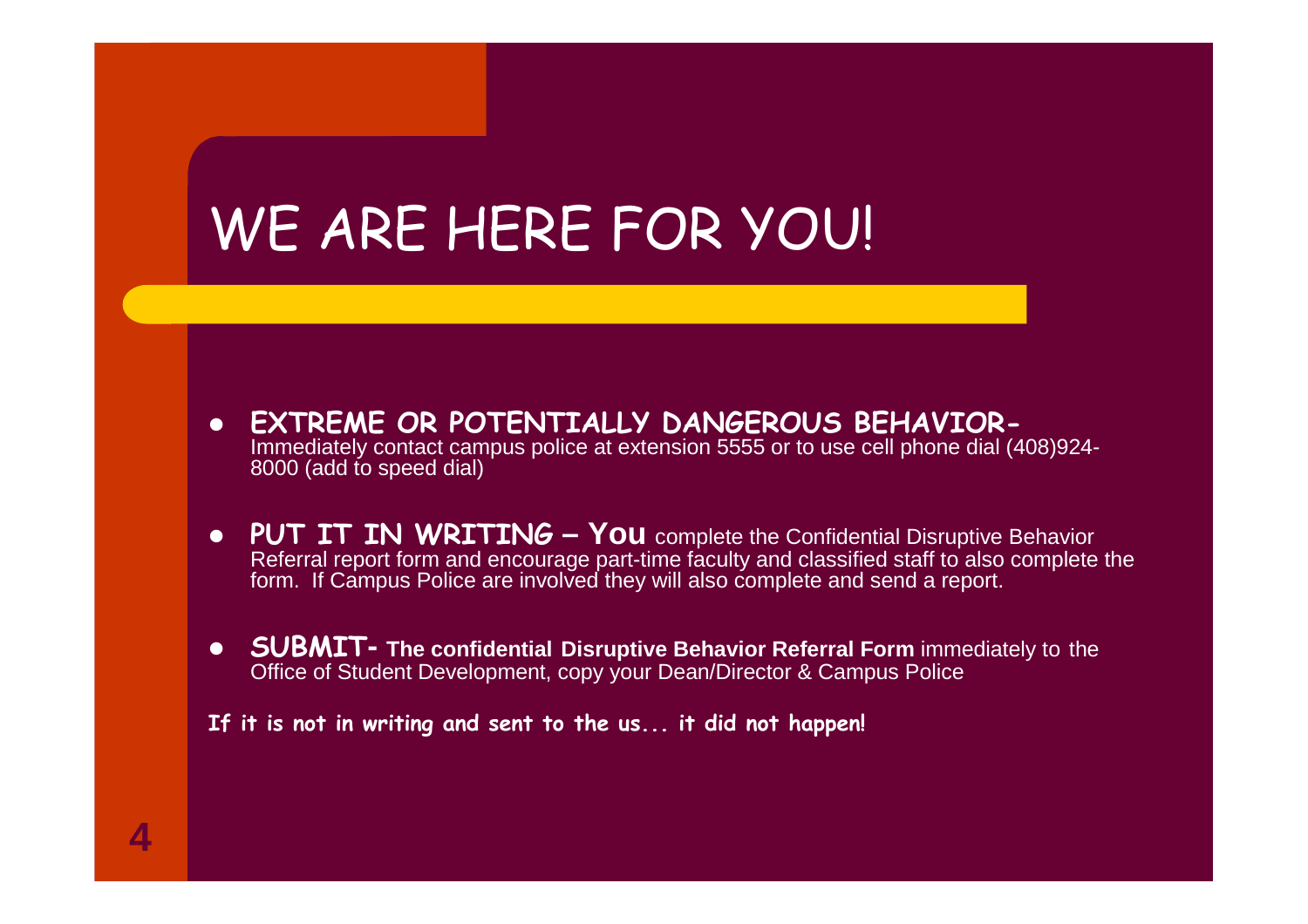## WE ARE HERE FOR YOU

#### $\bullet$ **Range of disciplinary actions**

- 1. Student Record Holds: used to insure students meets with the Discipline Officer and prevent student from enrolling or accessing records.
- 2.Written reprimand
- Disciplinary Probation becomes part of the student file for a 3.minimum of 5 years.
- 4.Recommendation for suspension (Hearing Panel required)
- 5.Recommendation for expulsion (Hearing Panel required)
- 6.Disciplinary Hearing Panel recommendation to President
- 7.Suspension / Expulsion action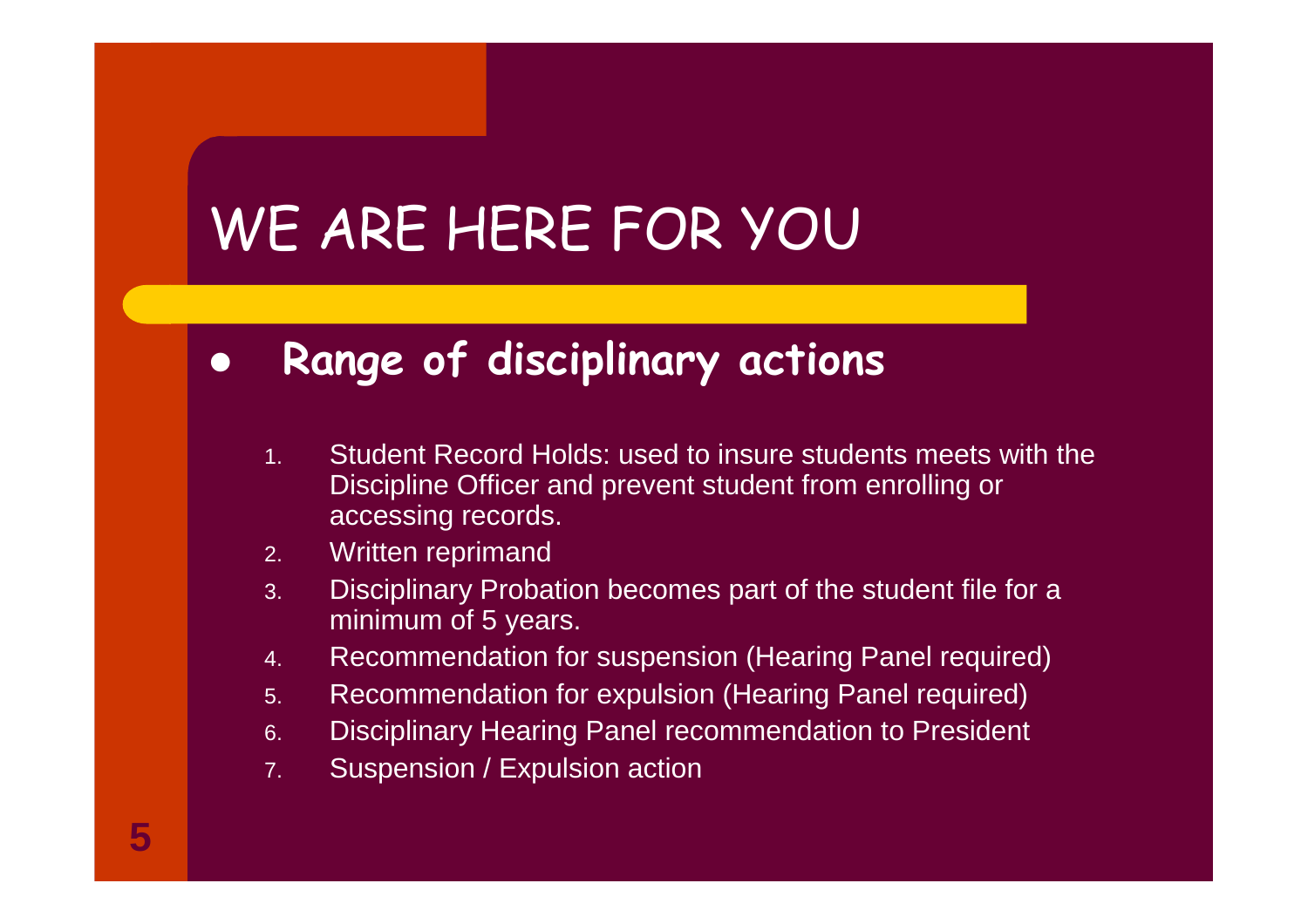### **DISCIPLINARY HEARING PANEL**

- $\bullet$ **WHO**: 1-2 impartial College **faculty members**); 1 impartial College **administrator**; in some cases an attorney (representing the College if the student is being represented by an attorney)
- $\bullet$ **WHAT**: Panel is to ascertain facts & make a **recommendation** to the President.
- $\bullet$  **HOW**: Dean Of Student Development and/or Discipline Officer provide panel with
	- 1.assistance with procedural format
	- 2. a very simple **script** for conducting the hearing
	- 3. Documentation pertaining to case
- $\bullet$  **NEED**: **Academic Senate** to select at 2- 3 faculty members willing to serve (if necessary) on a Disciplinary Hearing Panel.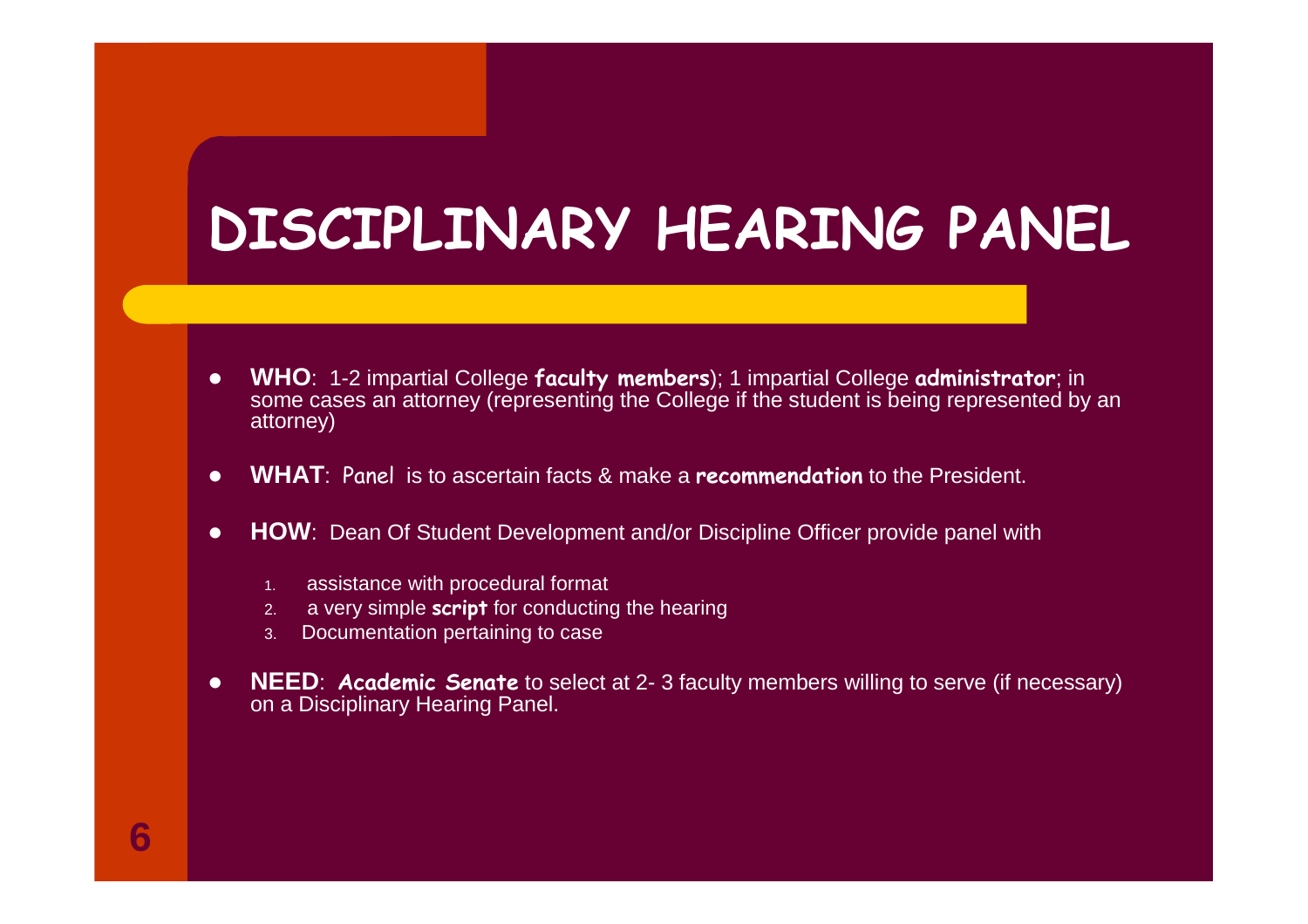# WHEN THINGS GET REALLY BAD

- **Suspension** is the exclusion from student status, or the exclusion of other privileges or activities for a specified period of time and of other privileges or activities for **a specified period of time** and requires a disciplinary panel hearing. (May include removal from one or more classes or removal from all classes and activities.)
- **Expulsion** is **permanent** denial of all college and district privileges; requires a Disciplinary panel hearing, recommendation of the College President and Board of of Trustees approval.